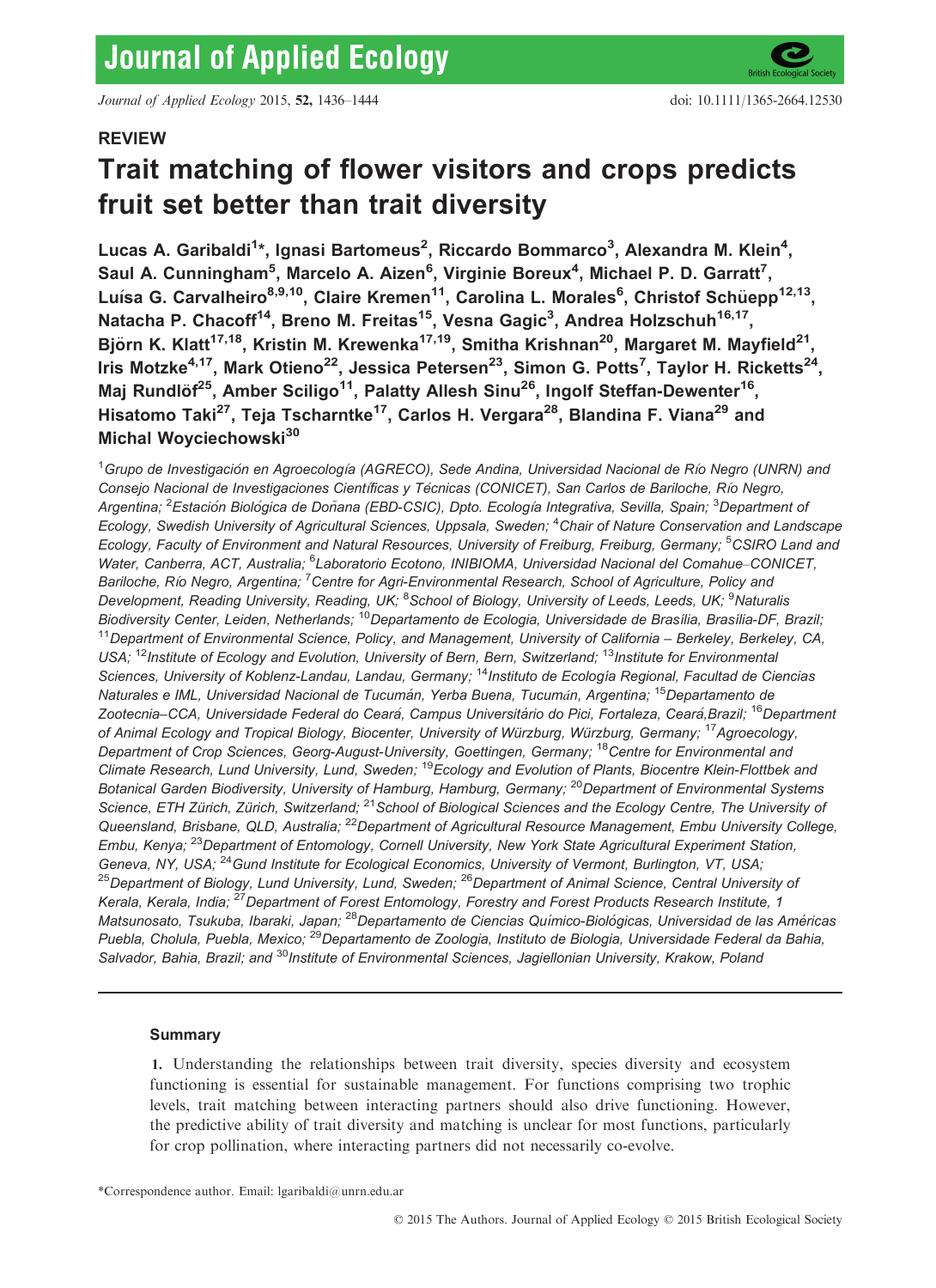2. World-wide, we collected data on traits of flower visitors and crops, visitation rates to crop flowers per insect species and fruit set in 469 fields of 33 crop systems. Through hierarchical mixed-effects models, we tested whether flower visitor trait diversity and/or trait matching between flower visitors and crops improve the prediction of crop fruit set (functioning) beyond flower visitor species diversity and abundance.

3. Flower visitor trait diversity was positively related to fruit set, but surprisingly did not explain more variation than flower visitor species diversity.

4. The best prediction of fruit set was obtained by matching traits of flower visitors (body size and mouthpart length) and crops (nectar accessibility of flowers) in addition to flower visitor abundance, species richness and species evenness. Fruit set increased with species richness, and more so in assemblages with high evenness, indicating that additional species of flower visitors contribute more to crop pollination when species abundances are similar.

5. Synthesis and applications. Despite contrasting floral traits for crops world-wide, only the abundance of a few pollinator species is commonly managed for greater yield. Our results suggest that the identification and enhancement of pollinator species with traits matching those of the focal crop, as well as the enhancement of pollinator richness and evenness, will increase crop yield beyond current practices. Furthermore, we show that field practitioners can predict and manage agroecosystems for pollination services based on knowledge of just a few traits that are known for a wide range of flower visitor species.

Key-words: agroecosystems, body size, ecosystem functioning, ecosystem services, mouthpart length, nectar accessibility, pollination, trait evenness, trait richness

# Introduction

Sustainable management of agroecosystems is a global challenge, with more than 35% of Earth's land area covered by farmland (FAO 2013). It has been suggested that species diversity is critical for sustainability because it increases the level and stability of agroecosystem functioning, represented by measures of ecosystem services and agricultural production (Cardinale et al. 2012; Bommarco, Kleijn & Potts 2013). There is a growing consensus that such influences of species diversity on functioning are mediated by changes in trait diversity (Díaz & Cabido 2001; Cadotte, Carscadden & Mirotchnick 2011; Cardinale et al. 2012; Fründ et al. 2013). However, empirical evidence for the role of trait diversity on agroecosystem functioning is scarce (Martins, Gonzalez & Lechowicz 2015).

Trait diversity reflects the among-species variation in morphological, physiological and behavioural traits relevant to a specific function. Hence, newly developed indices of trait diversity are expected to better predict functioning than traditional indices of species diversity ( $D$ íaz  $\&$  Cabido 2001; Cadotte, Carscadden & Mirotchnick 2011; Schleuning, Fründ & García 2015). To become a parsimonious and practical tool for predicting functioning, that is high goodness-of-fit and low complexity, trait diversity should be based on fewer traits than species. This occurs when some species share similar traits, known as partial functional redundancy (Cadotte, Carscadden & Mirotchnick 2011). Alternatively, if increased functioning is caused by numerous traits with low redundancy among species, trait and species diversity will perform similarly in explaining functioning. In such cases, species diversity will be a good proxy of trait diversity. To date, the few studies on the relationship between trait and species diversity have revealed mixed results (reviewed by Cadotte, Carscadden & Mirotchnick 2011; Schleuning, Fründ & García 2015). Furthermore, most of the evidence on the role of trait diversity is based on studies using primary production in plant communities as the targeted function (Díaz & Cabido 2001; Díaz et al. 2007), whereas this relationship remains unresolved for most functions driven by plant–animal interactions (Cadotte, Carscadden & Mirotchnick 2011; Gagic et al. 2015; Schleuning, Fründ & García 2015).

The relative abundance of a certain trait state in the community, hereafter trait identity, may predict functioning independently of trait or species diversity. Trait identity should be an important predictor when there is a trait state that performs best for a given function (Díaz et al. 2007; Mokany, Ash & Roxburgh 2008) and when functioning increases with the abundance of species carrying that trait state (mass ratio hypothesis) (Grime 1998). If so, abundant species should have greater influence on trait identity and consequently on functioning than their less common counterparts (Grime 1998; Díaz et al. 2007; Mokany, Ash & Roxburgh 2008).

For functions comprising two trophic levels, trait identity effects may depend on the matching of trait states between interacting partners, hereafter trait matching (Schleuning, Fründ & García 2015). For example, the effect of the abundance of herbivores on primary production depends on the match between grazing habit and plant life forms (Asner et al. 2004). Trait matching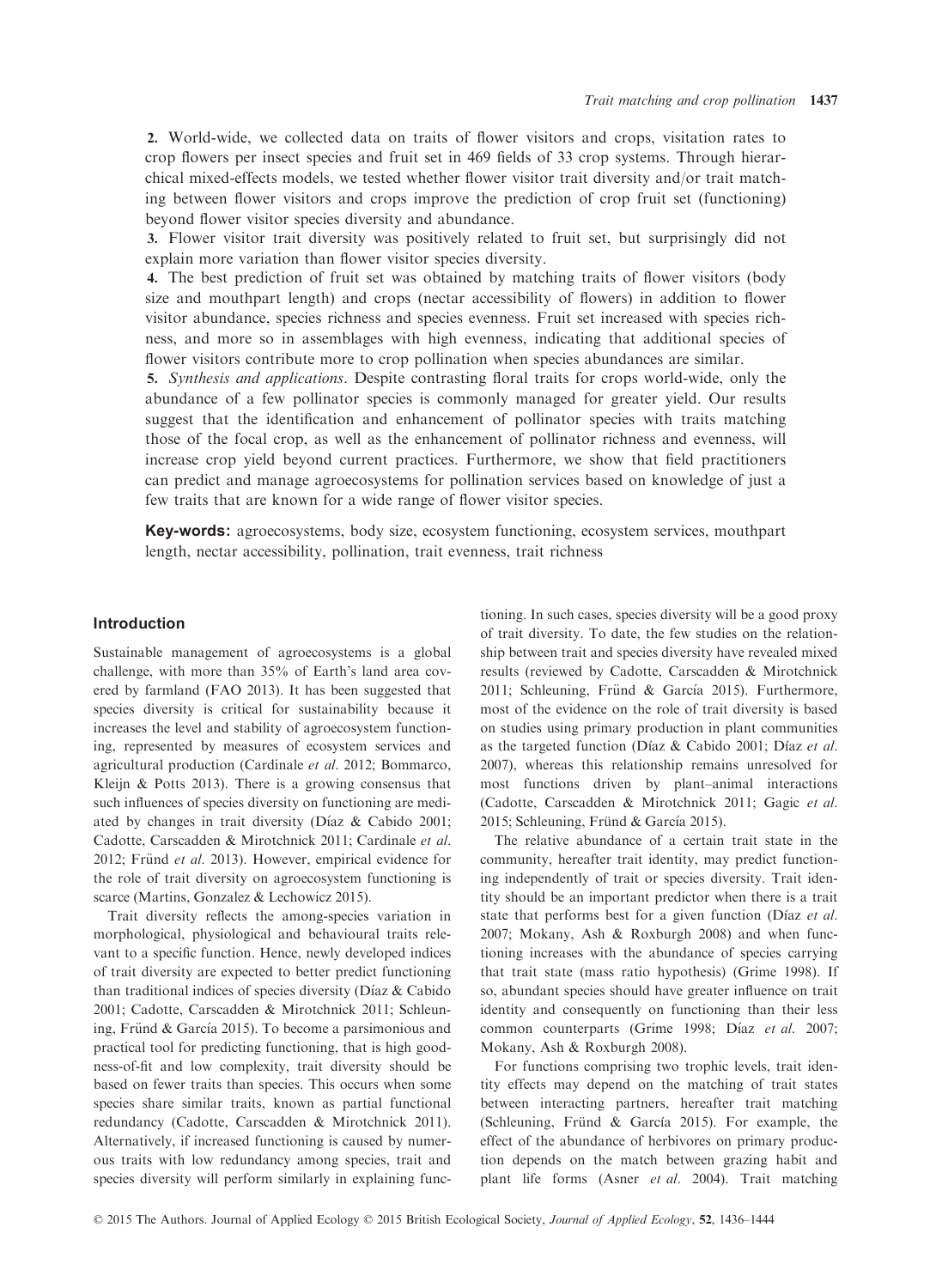between individual species of plants and animals resulting from co-evolution has been examined in the scientific literature (e.g. Stang, Klinkhamer & van der Meijden 2006; Vázquez et al. 2009; Junker et al. 2013), but its effects on functioning at the community level have not (but see Fontaine et al. 2006); especially for crop pollination, where in many regions, crops are exotic but pollinators are native, without a co-evolutionary history.

Our objective was to assess whether trait diversity and/or matching contributed to crop fruit set (functioning), above and beyond the predictive ability of flower visitor species abundance and diversity. Fruit set, the proportion of a plant's flowers that develop into mature fruits or seeds, reflects pollination success when other resources (e.g. nutrients) are not limiting (Wesselingh 2007). Fruit set is a key component of agricultural yield and has been shown to increase with the abundance and richness of wild insects visiting crop flowers (Garibaldi et al. 2013). Such dependency may be explained by pollinator trait diversity and/or matching. For example, social and solitary bees visited flowers on radishes at different times of day, suggesting temporal complementarity among these pollinator groups (Albrecht et al. 2012). Insects with distinctive mouthpart lengths, hoverflies vs. bumblebees, complemented each other in the pollination of flowers with easily accessible rewards vs. those with rewards hidden at the bottom of a tubular corolla, respectively (i.e. trait matching) (Fontaine et al. 2006; Campbell et al. 2012). Small-sized bees transported less pollen to pumpkin flowers than bigger bees, but this pollen was distributed more uniformly on the stigma (Hoehn et al. 2008). Here, we collected data on traits of flower visitors and crops, visitation rates to crop flowers per insect species and fruit set in 469 fields of 33 crop systems all over the world. This synthesis provides a unique opportunity to test the strength of the relationship between trait and species diversity and of the relative ability of trait vs. species indices for predicting functioning, across contrasting crop systems. Our results show that trait matching between flower visitors and crops, but not trait diversity, improves our ability beyond species abundance and diversity, to predict and understand the spatial variation in crop fruit set.

# Materials and methods

#### FIELD SAMPLING

We collected data from crops on all continents (except Antarctica) matching the following selection criteria: (i) data sampled from at least four spatially separated fields; (ii) observations of insect species visiting crop flowers in the sampled fields; (iii) information on traits of flower visitors; (iv) an estimate of fruit or seed set as the percentage of flowers setting mature fruits or number of seeds per flower, respectively (hereafter fruit set); and (v) at least partial dependence on flower visitors for maximum fruit set. This led to a total of 33 crop systems distributed among 469 fields (see Appendix S1 in Supporting Information), with a crop system defined as a single crop species in a particular region in a single study. Eight of the 33 crop systems have not been included in a previous synthesis (Garibaldi et al. 2013), namely apple in the United Kingdom, black cardamom in India, cardamom in India, field bean in the United Kingdom, oilseed rape in Sweden, strawberry in Germany, strawberry in the United Kingdom and strawberry in the USA (Appendix S2, Table S1). Furthermore, for all crop systems, data on traits are presented here for the first time. The sampled fields were subjected to a diversity of agricultural practices, including large monocultures and small and diverse cultivations. A wide array of annual and perennial fruit, seed, nut and stimulant crops was included.

In each field, we measured flower visitation per unit of time and flower for each insect species, from which we estimated species richness and evenness. Bee taxa observed in many crop systems (Table S2) included apex-furrowed (or sweat) bees (Halictidae), bumblebees (Apidae: Bombus spp.), carpenter bees (Apidae: Xylocopini), plasterer bees (Colletidae), sand bees (Andrenidae), small carpenter bees (Apidae: Ceratinini), stingless bees (Apidae: Meliponini), the eastern honeybee Apis cerana, the giant honeybee Apis dorsata and the western honeybee Apis mellifera. In some crop systems, ants (Hymenoptera: Formicidae), syrphid flies (Diptera: Syrphidae), other flies and various beetle species (Coleoptera) were common flower visitors. We also measured fruit set, which is usually correlated with crop yield across fields (e.g. see Figure S1 in Garibaldi et al. (2013)). Given that we measured fruit set in several plants open to insect pollination per field, our results properly represent field conditions and are not biased by resource translocation among different developing fruits within plants (Wesselingh 2007).

#### TRAIT DIVERSITY

If trait indices are to be employed by field practitioners for predicting and managing agroecosystem functioning, they should be based on relatively few and relevant traits, for which there is accessible information for a wide range of flower visitor species. We measured eight traits of the flower visitors that were expected to influence pollinator efficiency and therefore fruit set (Fontaine et al. 2006; Hoehn et al. 2008; Albrecht et al. 2012; Martins, Gonzalez & Lechowicz 2015). Sociality (yes vs. no) was defined as colony building, including all eusocial as well as semi-social species (Table S2). Oligolectic (yes vs. no) included flower visitors that collect pollen from one or a few closely related plant species, whereas polylectic species collect pollen from a variety of flowers belonging to different plant families. Seasonal activity (complete vs. partial) (Junker et al. 2013) was classified according to whether the pollinator species visit the crop during the whole flowering period or only during early or late periods. Cleptoparasitic (yes vs. no) was defined as flower visitors that lay eggs in the nests of other insect species (e.g. cuckoo bees). Cleptoparasitic insects do not actively collect pollen, which may impair their efficiency as crop pollinators. Body size was defined according to the intertegular distance (ITD), the distance between the two insertion points (tegula) of the wings of female workers of each species. Body size classes for bees were as follows: tiny (<15 mm ITD, typical foraging distance <50 m), small (15–20 mm ITD, typical foraging distance 50–300 m), medium (2–33 mm ITD, typical foraging distance 300–1100 m) and large (>33 mm ITD, typical foraging distance >1100 m) (Greenleaf et al. 2007). We follow the same classification for syrphids for consistency, and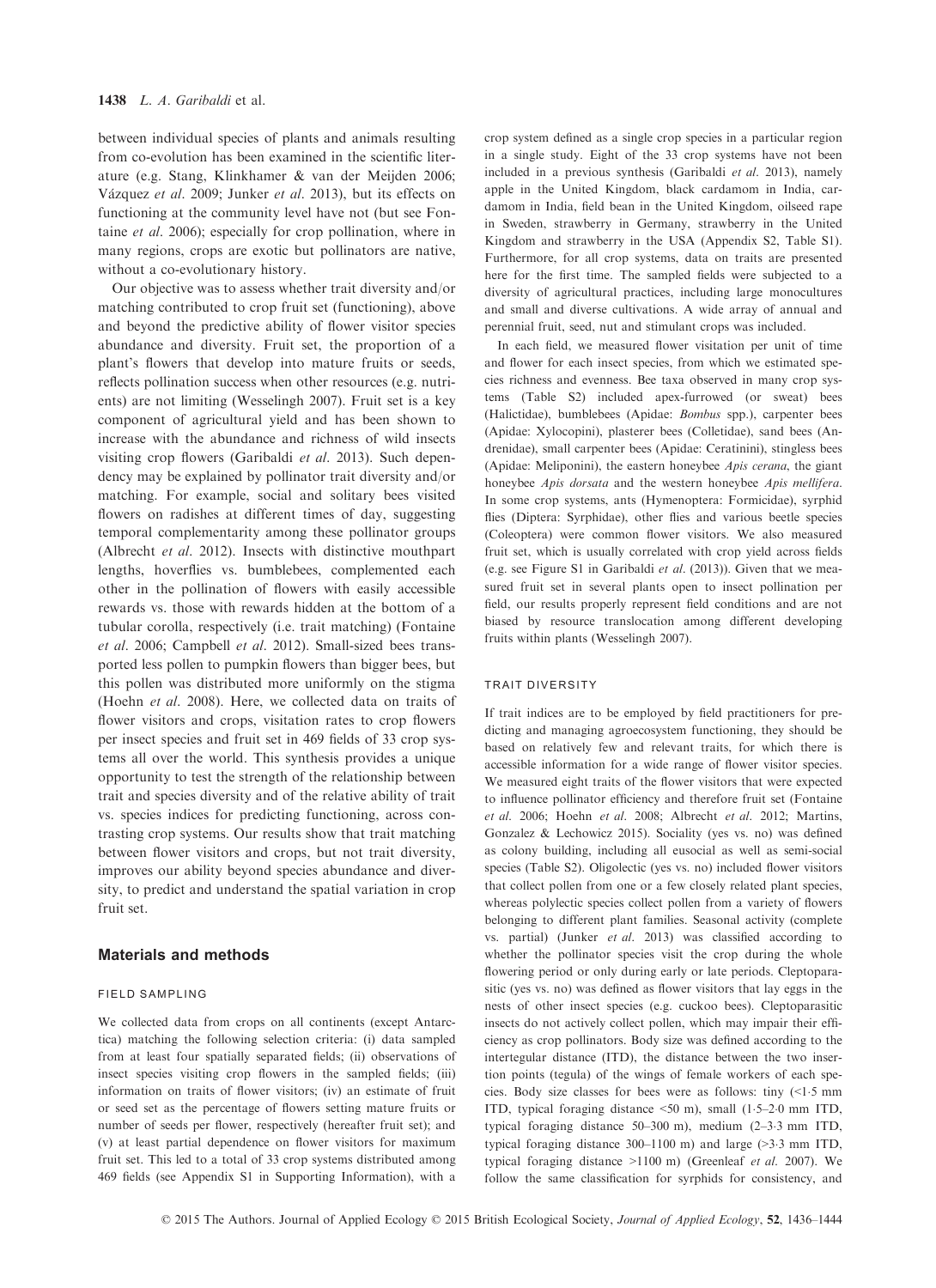butterflies and moths were commonly classified as large. Mouthpart length, that is tongue or proboscis, was classified as short  $(\leq 3$  mm), medium  $(3-8$  mm) or long  $(>8$  mm; see Figure 1 in Stang, Klinkhamer & van der Meijden (2006)). Finally, we classified flower visitors according to whether they are capable of buzz pollination (yes vs. no), and whether they were central place foragers (yes vs. no). As our study represents a major effort of data sampling at a global scale, we could not measure intraspecific differences for all flower visitor species in all crop systems and we focus only on interspecific differences (i.e. mean values per species for all crop systems). However, except for size measurement (body and mouthparts), these traits (e.g. sociality) are not likely to vary among individuals within a species.

Crops were also classified according to four traits expected to be relevant for pollination success (Table S1) (Fontaine et al. 2006). Flower diameter at the widest part of the flower was classified as small  $(1-10 \text{ mm})$ , medium  $(>10-35 \text{ mm})$  or large (>35 mm). Nectar accessibility, high vs. low, reflected the accessibility of the nectar resources (nectaries) to the flower visitors (Fontaine et al. 2006; Stang, Klinkhamer & van der Meijden 2006; Junker et al. 2013). Crops with low nectar accessibility had narrow or tubular flowers and showed a ratio of flower diameter (mm) to the distance of the nectaries to the anthers (mm) lower than 15. Generally, crops with less accessible nectar are expected to suffer a greater degree of nectar robbery (e.g. see page 178 for oilseed rape in Free 1993). For acerola and annatto, crops that do not secrete nectar, the classification refers to accessibility of oil and pollen, respectively. Pollinator dependence was defined as the percentage of yield reduction in the absence of pollinators (Klein et al. 2007). We also classified crops according to their typical duration of flowering into short (<10 days per plant), medium (10–25 days) or long (>25 days).

We chose three complementary, uncorrelated, trait diversity indices (Laliberté & Legendre 2010; Mouchet et al. 2010) and calculated these indices using the eight traits of flower visitors described above as predictors of fruit set. Trait richness, defined as the total branch length of a trait dendrogram, measures the extent of trait complementarity among species (Petchey & Gaston 2006). This index is highly correlated with the trait richness proposed by Villeger, Mason & Mouillot (2008) but allows quantification of assemblages with low species richness. Trait evenness is defined as the regularity of the abundance distribution in the volume of the trait space occupied by the pollinator assemblage (Villéger, Mason & Mouillot 2008). Trait dispersion is defined as the mean distance in multidimensional trait space of individual species to the centroid of all species and is mathematically related to Rao's O (Laliberté & Legendre 2010).

The community-weighted mean (hereafter, CWM) is a single trait index that provides an estimate of the trait states that dominate in a community (i.e. trait identity; Díaz et al. 2007). It is calculated by weighting the measure of a trait by the relative abundance of all species carrying that trait and summing over all trait states. For example, CWMs for body size range from zero when all species in a field are tiny to four when all species are large, whereas CWMs for sociality range from zero when all species are solitary to one when all species are social. Package FD (R Development Core Team 2013) and publicly available code (https://github.com/ibartomeus/fundiv) were used to calculate all indices.

#### STATISTICAL ANALYSES

Observations for fruit set and each predicting variable  $(v)$  in each field  $(i)$  of each crop system  $(i)$  were standardized using z-scores  $(z_{ii} = (y_{ii} - \bar{y}_J/\text{SD}_i))$  to allow comparisons among crop systems, despite contrasting means  $(\bar{y}_J)$  and standard deviations (SD<sub>i</sub>), and differences in methodology. Unlike other standardizations, such as logarithms, z-scores do not modify the form (e.g. linear or curvilinear) of the relationship between response and predicting variables. Furthermore, z-scores allow for direct comparison of the values of the partial regression coefficients and therefore are useful for understanding the relative effects of predicting variables.

We evaluated how trait richness varied with species richness across fields (and the same for trait and species evenness). In case of functional redundancy, trait richness would increase with species richness across sites with a regression coefficient <1. Alternatively, in the case of little functional overlap between species, an approximately one-to-one relationship would be expected (see Introduction). Because both trait and species richness are random variables, model I regressions (e.g. through ordinary least squares) will underestimate the slope of the linear relationship (see section 1032 of Legendre & Legendre (1998)). Instead, we performed model II regressions, as the emphasis was not on forecasting trait richness but on estimating the correct value of the slope for the relationship between trait and species richness (R

Fig. 1. Globally, trait and species richness (or evenness) of insect visitors to crop flowers are strongly linked. Left panel: trait richness of flower visitors increases with species richness at an indistinguishable rate (solid line) from a 1 : 1 relationship (broken line) indicating low functional redundancy among species. Right panel: trait evenness also increases with species evenness at an indistinguishable rate (solid line) from a 1 : 1 relationship (broken line). The solid line is the overall regression where each point is a field in a crop system. Data from individual crop systems were standardized by zscores prior to analysis, permitting comparison of fields across crop systems.



© 2015 The Authors. Journal of Applied Ecology © 2015 British Ecological Society, Journal of Applied Ecology, 52, 1436–1444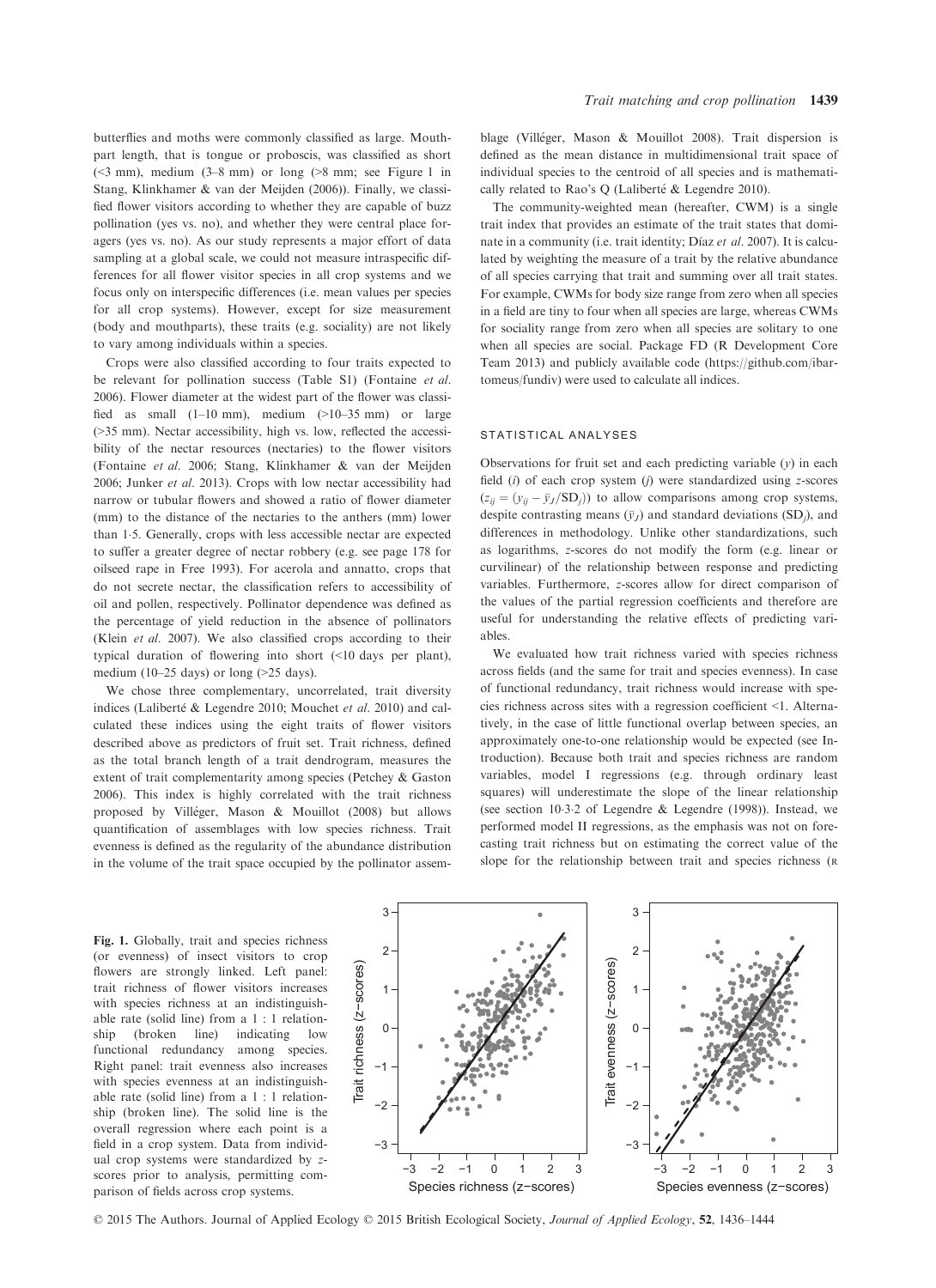software version 3.0.2, lmodel2 package, lmodel2 function) (R Development Core Team 2013; Legendre 2014). Among the estimation methods for model II regressions, we chose major axes because both variables were in the same units (z-scores), variance of error was about the same for both variables, and distribution was approximately bivariate normal (Legendre & Legendre 1998).

To forecast fruit set, we estimated the influences of a priori selected combinations of predicting variables through general linear mixed-effects models (R software version 3.0.2, nlme package, lme function, with Gaussian error distribution) (R Development Core Team 2013; Pinheiro et al. 2014), which are effective for integrated analysis of data from many sources (Qian et al. 2010). This approach produces similar results to Bayesian hierarchical models when uninformative priors are employed, especially with large samples, as in our case (Gelman & Hill 2007; Qian et al. 2010). By including crop system as a random variable, our models estimated intercepts  $(\alpha_i)$  for each system (*j*) to account for the hierarchical data structure and differences among systems (random intercept models) (Gelman & Hill 2007; Qian et al. 2010). Each partial regression coefficient  $(\beta_+)$  was considered a fixed effect reflecting the influence of a predicting variable on fruit set over all crop systems. We tested the Gaussian and homoscedasticity assumptions for the standardized residuals of the models with graphical analyses and Kolmogorov–Smirnov tests (type I error rate  $= 0.05$ ). These assumptions were valid in all cases.

To test whether trait diversity better predicts fruit set than species diversity, we compared Akaike's Information Criterion (hereafter, AIC) values for three a priori models (Table S3). All models included visitation rate to control for abundance variation among fields, combined with either species richness and evenness based on Pielou's J (model A), trait richness and evenness (model B), or trait dispersion (model C) as predicting variables. Model B is conceptually equivalent to model A but used trait instead of species diversity indices, whereas model C was included to be comprehensive in the trait indices employed (see previous section). In the three models, we estimated all possible interactions among predicting variables. We expected models B and C to show lower AIC than model A (see second paragraph of the Introduction). We also present a fourth 'best' model, which was the one with the lowest AIC, after evaluating the models resulting from all possible combinations of the six predicting variables (visitation rate, species richness, species evenness, trait richness, trait evenness and trait dispersion) and their paired interactions (MuMIn package, dredge function) (Barton 2014). The four models were compared to a fifth, 'null' model without any fixed predicting variable to understand whether they provide any relevant fit. The five models did not present multicollinearity, and all variance inflation factors (VIFs) were lower than 1.4 (see also Table S4). AIC values were obtained based on maximum-likelihood estimates of regression coefficients, because models differed in the fixed structure but shared the same random structure (random intercepts for different crop systems), whereas parameter estimates for models presented in tables and figures were obtained using the restricted maximum-likelihood method (Zuur et al. 2009).

It is important to note that evenness indices have different approaches for weighting rare and common species and this can influence the results (Ricotta & Avena 2003; Marini et al. 2014). Therefore, we repeated the analyses using nine other evenness indices, including Evar, inverse of Simpson index and seven evenness profiles covering the entire spectrum of weights for dominant species (Ricotta & Avena 2003; Marini et al. 2014). These analyses did not modify our conclusions based on Pielou's J (data not shown).

Finally, we evaluated how individual traits of flower visitors and crops (trait identity and matching) might increase our ability to predict fruit set. Specifically, we compared AIC of four a priori, mixed-effects models of the influences of selected crop traits, CWM of flower visitor traits and their interaction on fruit set (Table S5). An interaction between crop traits and flower visitor traits indicates trait matching, whereas no interaction indicates that a given trait is best for all crops (i.e. only trait identity). In addition, the models always included all the fixed effects of the best model tested in Table S3. Among the eight traits measured for flower visitors, we selected three for which we had a priori expectations (Fontaine et al. 2006; Stang, Klinkhamer & van der Meijden 2006; Hoehn et al. 2008; Albrecht et al. 2012; Martins, Gonzalez & Lechowicz 2015) and for which we found variation within and across studies, namely sociality, mouthpart length and body size (e.g. little variation was found for cleptoparasitism, as most flower visitors were noncleptoparasitic, see Results section). Similarly, we selected four relevant crop traits: nectar accessibility, degree of pollinator dependence, flower diameter and flowering length. The four models included the three selected flower visitor traits but varied in the crop trait considered to evaluate trait matching. We always estimated all possible interactions among predicting variables. We also compared these four a priori models with the previous best model, with the null model and with the model with the lowest AIC after evaluating the models resulting from all possible combinations of the predicting variables and their pair interactions (MuMIn package, dredge function) (Barton 2014). None of the models presented multicollinearity, and all VIFs were lower than 2 (see also Table S4).

## Results

Crop flower visitors were typically polylectic, noncleptoparasitic, central place foragers and active during the whole flowering period of the crop (Table S2). However, flower visitors had contrasting mouthpart lengths, body sizes, social behaviour or buzz pollination behaviour. Community-weighted means for these traits did not differ among crops with high vs. low nectar accessibility (Fig. S1), different flower diameter, pollinator dependence or flowering length, as linear mixed-effects models including crop traits as predictors of CWMs showed no improvement (lower AIC) to null models. On average, fields with bigger flower visitors (CWMs for body size) also had greater dominance of flower visitors with larger mouthparts (CWMs for mouthpart length; Fig. S2, Table S4).

Trait and species richness were strongly and positively associated across fields, indicating low redundancy among species of flower visitors (Fig. 1). Similarly, trait and species evenness were positively associated across fields. In both cases, the slopes of the model II regressions did not differ from a one-to-one relationship (Fig. 1), as denoted by the  $95\%$  confidence intervals (CI richness:  $0.90-1.13$ ; CI evenness:  $0.85-1.34$ ). We found no clear improvement (lower AIC) when considering curvilinear relationships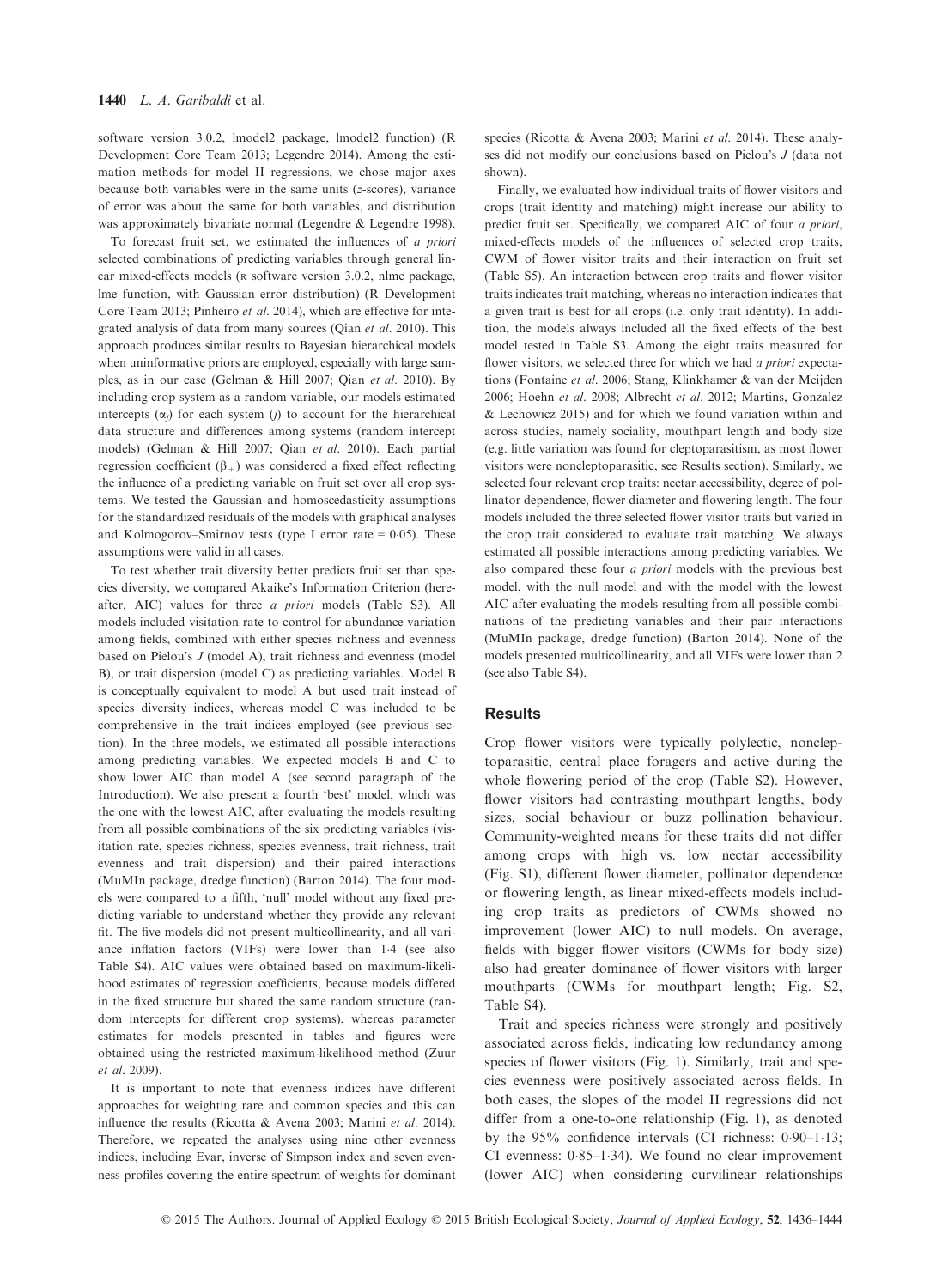between trait and species richness (or evenness), and therefore, we present only models with linear form. In addition, there was no benefit of including crop systemspecific slopes or intercepts (Fig. S3).

Fruit set increased with trait and species diversity of flower visitors across fields world-wide (models A and C in Table S3). However, trait diversity did not improve model fit on fruit set beyond species diversity, as models including trait diversity indices did not achieve lower AIC (compare models B and C to model A). The model with the lowest AIC included visitation rate, species richness, species evenness using Pielou's  $J$  and richness  $\times$  evenness interaction (model 'best'). Fruit set increased linearly with species richness of flower visitors, but richness effects were greater in fields with high species evenness as denoted by a positive richness  $\times$  evenness interaction (Fig. 2). The relationships of fruit set with species richness and evenness were independent of visitation rate, which was also positively associated with fruit set and showed the highest partial regression coefficient. In our synthesis, richness ranged between 0 (zero visits recorded in those fields) and 28 species, with a mean value of seven species per field (the median was six species per field). For evenness, we found all the possible range of values for Pielou's  $J$  (from 0 to 1) showing a mean of 067 per field (the median was 073 per field). For visitation rate and species richness, we tested models with both linear and curvilinear (i.e. second order polynomial) forms. We found no clear improvement (lower AIC) when considering curvilinear relationships in mixed-effects models, and therefore, we present only models with linear form. In addition, inclusion of system-specific partial regression coefficients  $(\beta_i)$  for each of the predicting variables (random slopes) in the best model did not decrease AIC, showing that the fixed effects  $(\beta_+)$  considered explained the heterogeneity of responses among crop systems.

In contrast to trait diversity, models including information on trait identity and matching increased model fit beyond species diversity and visitation rate (see models in Table S5). Specifically, the model with the lowest AIC (model 'best') included as predictors of fruit set the CWM of sociality, body size, and mouthpart length, the nectar accessibility of the flowers, and the interactions (trait matching) of CWM for body size and mouthpart length with the nectar accessibility, in addition to visitation rate, species richness, species evenness, and richness  $\times$  evenness interaction. Fruit set of crops with less accessible nectar decreased at fields with flower visitors of larger bodies and shorter mouthparts (Fig. 3; Fig. S4), whereas crops with more accessible nectar showed the opposite pattern (Fig. 3; Fig. S5). The values (in z-score scale) of the partial regression coefficients  $(\beta_+)$  for the interactions (trait matching) of CWM for body size and mouthpart length with the nectar accessibility were the greatest (Table S5). The  $\beta_+$  values for visitation rate, species richness and species evenness were similar to the ones obtained from a previous model ('best' in Table S3) that did not include as predicting variables aspects of trait identity and matching,



Fig. 2. Fruit set increases with species richness of flower visitors at a higher rate in assemblages with high (blue: fields with evenness higher than the 3rd quartile) than low evenness (orange: fields with evenness lower than the 1st quartile). The solid line is the overall regression where each point is a field in a crop system. Data from individual crop systems were standardized by z-scores prior to analysis, permitting comparison of fields across crop systems.

reflecting their independent contribution to model fit on fruit set. Similarly, our results were not confounded by differences in crop management system (Table S6). The effects of CWM for sociality on fruit set were not clear.

# **Discussion**

If trait diversity indices predict functioning better than species diversity indices, it suggests that there is a subset of traits shared across species that are overwhelmingly important for functioning. Contrary to this idea, here we demonstrate that although trait diversity indices were positively related to crop fruit set (functioning), they did not provide greater model fit compared to species diversity indices (including both richness and evenness). Furthermore, we found very low functional redundancy among flower visitor species, suggesting that there is not enough sharing of important traits among species to make the trait diversity indices more useful than species diversity.

World-wide, we found positive and linear (one-to-one) relationships between trait and species richness across 33 crop systems. It is important to note that trait richness increases, and functional redundancy decreases, with the number of traits included in richness indices (Cadotte, Carscadden & Mirotchnick 2011). In our synthesis, the low functional redundancy across flower visitor species was mainly related to different combinations of mouthpart lengths, body sizes, social behaviour and buzz pollination behaviour. Therefore, our results cannot be explained by an excess of traits, but by the variation across species in the a priori selected morphological and behavioural traits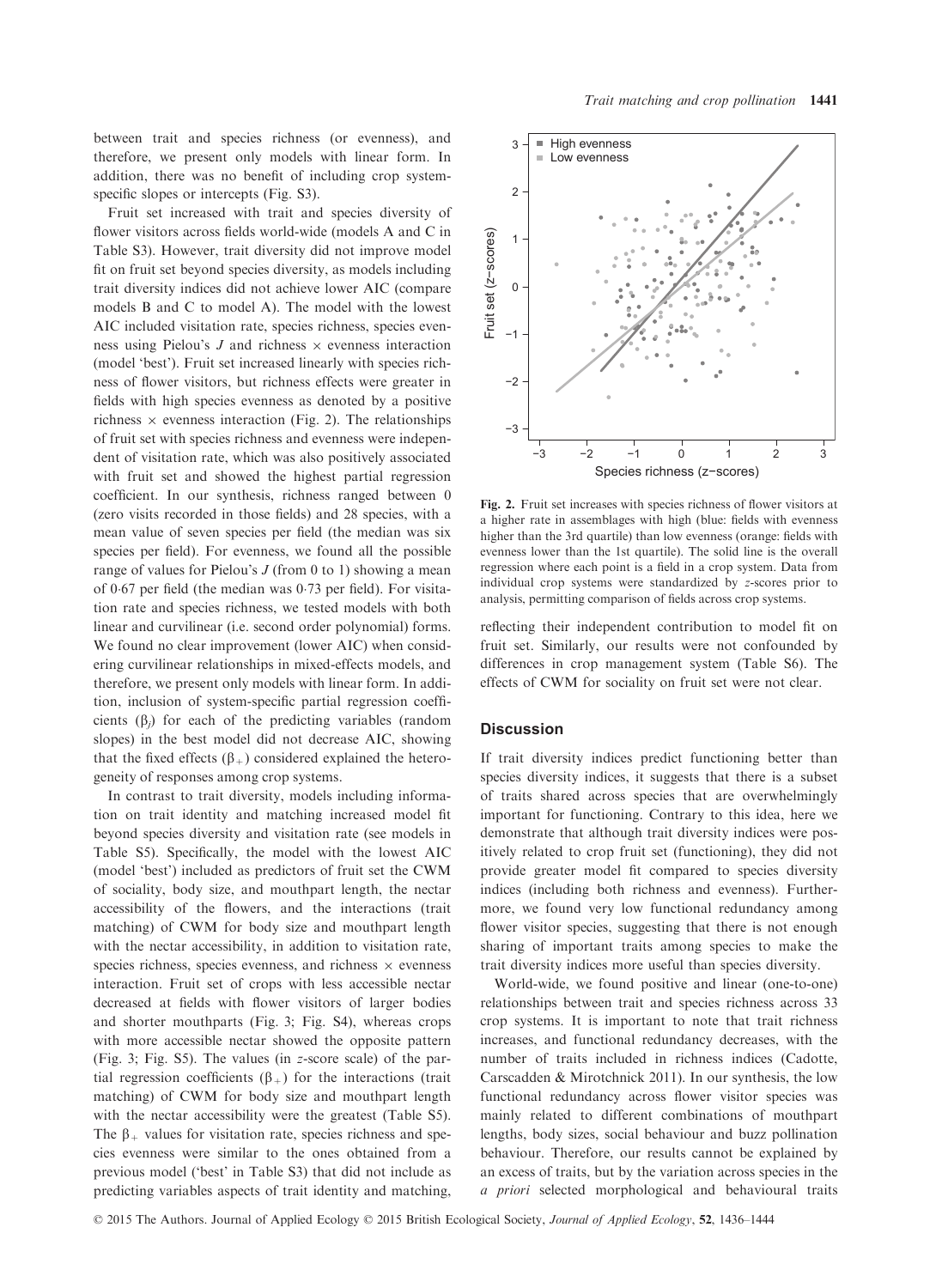

Fig. 3. Flower visitors with large bodies and short mouthparts are more effective on crops with high (open flowers) rather than low (narrow, tubular flowers) nectar accessibility. Data show fruit set of crops with high (orange) and low (blue) nectar accessibility as a function of community-weighted means (CWMs) of flower visitors for body size (upper panel) and mouthpart length (lower panel). The solid line is the overall (fixed effect) prediction from the best model (Table S5), where each point is a field in a crop system. Data from individual crop systems were standardized by z-scores prior to analysis, permitting comparison of fields across crop systems. Flowers of almond (left) and red clover (right) are shown as examples of crops with high or low nectar accessibility, respectively (colours indicate nectar location within the flowers).

known to affect pollination efficiency (Fontaine et al. 2006; Hoehn et al. 2008; Albrecht et al. 2012; Campbell et al. 2012; Martins, Gonzalez & Lechowicz 2015). In contrast, previous evidence indicated that the relationship between trait and species diversity was complex and context dependent (Cadotte, Carscadden & Mirotchnick 2011). This lack of consistency across studies may reflect different criteria for trait selection, a limitation that was overcome in our synthesis.

The failure of trait diversity indices to improve predictions of fruit set is not explained by a lack of information on key traits in our synthesis, because we did find important trait effects, as specific combinations of individual traits of flower visitors and crops (i.e. interactions) increased model fit to species diversity. Specifically, flower visitors with large bodies and short mouthparts were more effective on crops with high rather than low nectar

accessibility (i.e. trait matching). These results agree with previous studies on wild plants that thoroughly discussed the benefits of longer pollinator mouthparts for narrow or tubular flowers (Fontaine et al. 2006; Campbell et al. 2012). However, here we could test the effects of body size and mouthpart length on functioning after accounting statistically for the covariation between both, and our findings on body size are in contrast to previous studies that could not separate these effects (Fontaine et al. 2006; Campbell et al. 2012). Larger bodies may deposit more pollen (e.g. Hoehn *et al.* 2008) and can increase the probability that pollinators contact the reproductive parts of crops with open flowers and accessible nectar. Examples in our data include the larger bodies but similar mouthparts of Xylocopa frontalis and X. grisescens vs. Apis mellifera making the former more effective pollinators of passion fruit (Fig. S5, Table S2). Such benefit of increased body size for improved pollination may not be shared in crops with more compact flower structures and less accessible nectar. Reasons for this may be related to nectar robbery and flower damage (Morris, Vázquez & Chacoff 2010; Aizen et al. 2014), which are more likely by larger insects possessing stronger mandibles. For example, rates of raiding the relatively inaccessible nectar of field bean flowers can be higher for larger Bombus terrestris when compared to the smaller Apis mellifera, despite similar mouthpart lengths (Fig. S4, Table S2; for nectar robbery data see Garratt et al. (2014)). These potential mechanisms should be tested in experimental studies.

Our results agree with studies on wild plants that emphasize the role of trait matching in structuring plant– pollinator networks (Stang, Klinkhamer & van der Meijden 2006; Vázquez et al. 2009; Junker et al. 2013). Here, we further demonstrate that trait matching increases functioning at the agroecosystem level across crops worldwide, independently of the positive contribution of species abundance, richness or evenness. Moreover, in relative terms, the effects (partial regression coefficient values) of trait matching on functioning were even greater than the effects of species abundance, richness or evenness.

The positive effect of species richness on fruit set was stronger in fields with high species evenness, suggesting that additional species contribute more to agricultural functioning when their abundances are more similar. Effects of species richness and evenness were independent from those of visitation rate (abundance), which agrees with other results suggesting that increasing pollinator diversity enhances pollination (e.g. Schleuning, Fründ & García 2015). These effects are expected because of different nonexclusive mechanisms (Tscharntke et al. 2005), including pollination niche complementarity (Hoehn et al. 2008; Fründ et al. 2013), interspecific interactions such as synergism (Greenleaf & Kremen 2006; Carvalheiro et al. 2011; Brittain et al. 2013) or sampling effects (Cardinale et al. 2006; Schleuning, Fründ & García 2015). However, our study contrasts with previous evidence (Garibaldi et al. 2013) in finding an effect of richness that is statistically independent from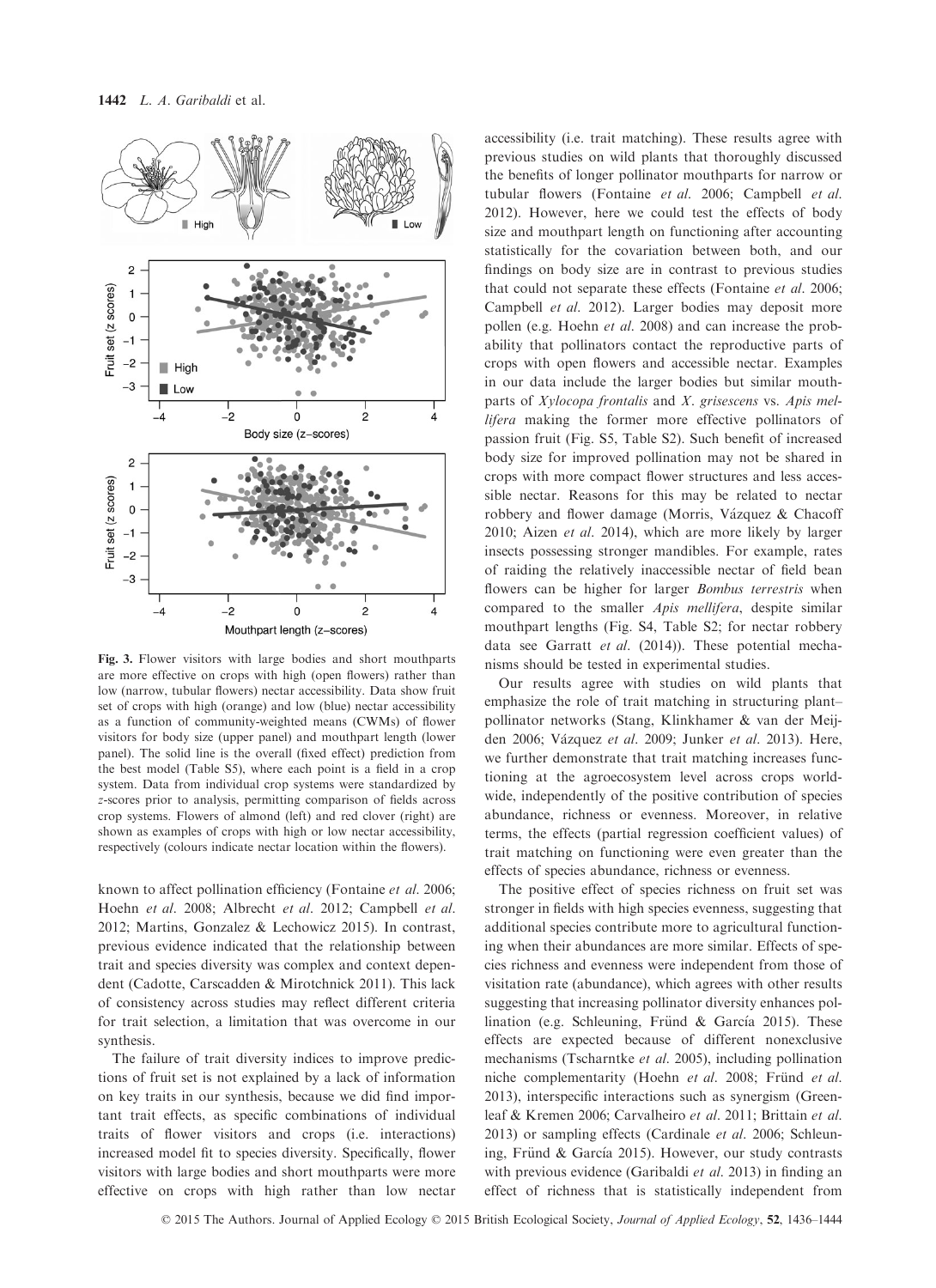visitation rate (abundance), which could be a consequence of the different set of studies included in our synthesis (see Materials and methods). Furthermore, here we show for the first time an ubiquitous and strong positive interaction between the effects of richness and evenness. Pollinator evenness may enhance fruit set via pollination complementarity among flower visitors or diminish it if a dominant species is the most effective pollinator (Hillebrand, Bennett & Cadotte 2008). Our results clearly point to the former, positive effect of species evenness on functioning. Moreover, a positive interaction between richness and evenness may further suggest synergistic interactions among species of flower visitors, such as has been found between honeybees and wild insects in the few studies on this topic (Greenleaf & Kremen 2006; Carvalheiro et al. 2011; Brittain et al. 2013). Previous studies have shown that agricultural expansion and intensification reduces both species richness of pollinator assemblages and wild insect visitation (e.g. Garibaldi et al. 2011). In contrast, the effects of agricultural expansion and intensification on species evenness have been rarely accounted for (Marini et al. 2014), but may also drive ecosystem functioning (Bommarco et al. 2012).

Sustainable intensification of agroecosystems represents one of the greatest challenges for humanity (Bommarco, Kleijn & Potts 2013). To succeed in this challenge, it is critical to quantify the relationships between trait diversity, species diversity and agroecosystem functioning (Schleuning, Fründ & García 2015). Here, we show that crop fruit set, an important component of agricultural yield, can be increased through both higher species richness (showing a linear increase, ranging from 0 to 28 species in our synthesis) and evenness (ranging from 0 to 1 in our synthesis) of flower visitors. Fruit set might be further enhanced by agricultural practices targeted to promote specific flower visitors with traits that match those of the focal crop. Indeed, trait matching showed the greatest influence on fruit set. Current management practices for greater pollination, however, focus mostly on enhancing flower visitor abundance, often of a single species, namely Apis mellifera. Although greater abundance is an important contributor to pollination function, our results show that it cannot replace the additional benefits of species richness, species evenness and trait matching between flower visitors and crops.

#### Acknowledgements

V. Devictor, B. Geslin and two anonymous reviewers provided insightful comments that improved the manuscript. This research was funded by Agencia Nacional de Promoción Científica y Técnica (PICT 2012-3015), Conselho Nacional de Desenvolvimento Científico e Tecnológico (302934/ 2010, 305126/2013), Consejo Nacional de Investigaciones Científicas y Tecnicas (PIP 114-201101-00201), CS Fund (121-006), Department of Science and Technology (New Delhi), EC FP7 project STEP (244090, www.STEP-project.net), EC FP7 project LIBERATION (311781, www.fp7liberation.eu), EC FP7 project SCALES (www.scales-project.net), German Science Foundation (KL 1849/10-1, TS 45/29-1 and TS 45/32-1), Insect Pollinators Initiative (BBSRC, Defra, NERC, the Scottish Government and the Wellcome Trust), Mexico's Environmental Ministry (SEMAR-NAT-CONACyT 2002-C01-0194), New York State Agriculture and Markets Specialty Crops Block Grant (67811), North-South Centre (ETH Zurich), US Army Research Organization (W911NF-11-1-0453), The Thomas J Watson Foundation, Universidad Nacional de Rıo Negro (PI 40-B-259, PI 40-B-399) and Swedish research council (SAPES and BECC).

#### Data accessibility

The data sets supporting this article have been uploaded as online Supporting Information.

## References

- Aizen, M.A., Morales, C.L., Vazquez, D.P., Garibaldi, L.A., Saez, A. & Harder, L.D. (2014) When mutualism goes bad: Density-dependent impacts of introduced bees on plant reproduction. New Phytologist, 204, 322–328.
- Albrecht, M., Schmid, B., Hautier, Y. & Müller, C.B. (2012) Diverse pollinator communities enhance plant reproductive success. Proceedings of the Royal Society B: Biological Sciences, 279, 4845–4852.
- Asner, G.P., Elmore, A.J., Olander, L.P., Martin, R.E. & Harris, A.T. (2004) Grazing systems, ecosystem responses, and global change. Annual Review of Environment and Resources, 29, 261–299.
- Barton, K. (2014) MuMIn: Multi-model inference. R package version 1.10.0.
- Bommarco, R., Kleijn, D. & Potts, S.G. (2013) Ecological intensification: harnessing ecosystem services for food security. Trends in Ecology & Evolution, 28, 230–238.
- Bommarco, R., Lundin, O., Smith, H.G. & Rundlöf, M. (2012) Drastic historic shifts in bumble-bee community composition in Sweden. Proceedings of the Royal Society B: Biological Sciences, 279, 309–315.
- Brittain, C., Williams, N., Kremen, C. & Klein, A.M. (2013) Synergistic effects of non-Apis bees and honey bees for pollination services. Proceedings of the Royal Society B: Biological Sciences, 280, 20122767.
- Cadotte, M.W., Carscadden, K. & Mirotchnick, N. (2011) Beyond species: functional diversity and the maintenance of ecological processes and services. Journal of Applied Ecology, 48, 1079–1087.
- Campbell, A.J., Biesmeijer, J.C., Varma, V. & Wäckers, F.L. (2012) Realising multiple ecosystem services based on the response of three beneficial insect groups to floral traits and trait diversity. Basic and Applied Ecology, 13, 363–370.
- Cardinale, B.J., Srivastava, D.S., Duffy, J.E., Wright, J.P., Downing, A.L., Sankaran, M. & Jouseau, C. (2006) Effects of biodiversity on the functioning of trophic groups and ecosystems. Nature, 443, 989–992.
- Cardinale, B.J., Duffy, J.E., Gonzalez, A., Hooper, D.U., Perrings, C., Venail, P. et al. (2012) Biodiversity loss and its impact on humanity. Nature, 486, 59–67.
- Carvalheiro, L.G., Veldtman, R., Shenkute, A.G., Tesfay, G.B., Pirk, C.W.W., Donaldson, J.S. & Nicolson, S.W. (2011) Natural and withinfarmland biodiversity enhances crop productivity. Ecology Letters, 14, 251–259.
- Díaz, S. & Cabido, M. (2001) Vive la difference: plant functional diversity matters to ecosystem processes. Trends in Ecology & Evolution, 16, 646-655.
- Díaz, S., Lavorel, S., de Bello, F., Quétier, F., Grigulis, K. & Robson, T.M. (2007) Incorporating plant functional diversity effects in ecosystem service assessments. Proceedings of the National Academy of Sciences of the United States of America, 104, 20684–20689.
- FAO (2013) FAOSTAT, http://faostat.fao.org/site/377/default.aspx#ancor
- Fontaine, C., Dajoz, I., Meriguet, J. & Loreau, M. (2006) Functional diversity of plant-pollinator interaction webs enhances the persistence of plant communities. PLoS Biology, 4, e1.
- Free, J.B. (1993) Insect Pollination of Crops, 2nd edn.. Academic Press, London, UK.
- Fründ, J., Dormann, C.F., Holzschuh, A. & Tscharntke, T. (2013) Bee diversity effects on pollination depend on functional complementarity and niche shifts. Ecology, 94, 2042–2054.
- Gagic, V., Bartomeus, I., Jonsson, T., Taylor, A., Winqvist, C., Fischer, C. et al. (2015) Functional identity and diversity of animals predict ecosystem functioning better than species-based indices. Proceedings of the Royal Society B: Biological Sciences, 282, 20142620.
- Garibaldi, L.A., Steffan-Dewenter, I., Kremen, C., Morales, J.M., Bommarco, R., Cunningham, S.A. et al. (2011) Stability of pollination services decreases with isolation from natural areas despite honey bee visits. Ecology Letters, 14, 1062–1072.

© 2015 The Authors. Journal of Applied Ecology © 2015 British Ecological Society, Journal of Applied Ecology, 52, 1436–1444